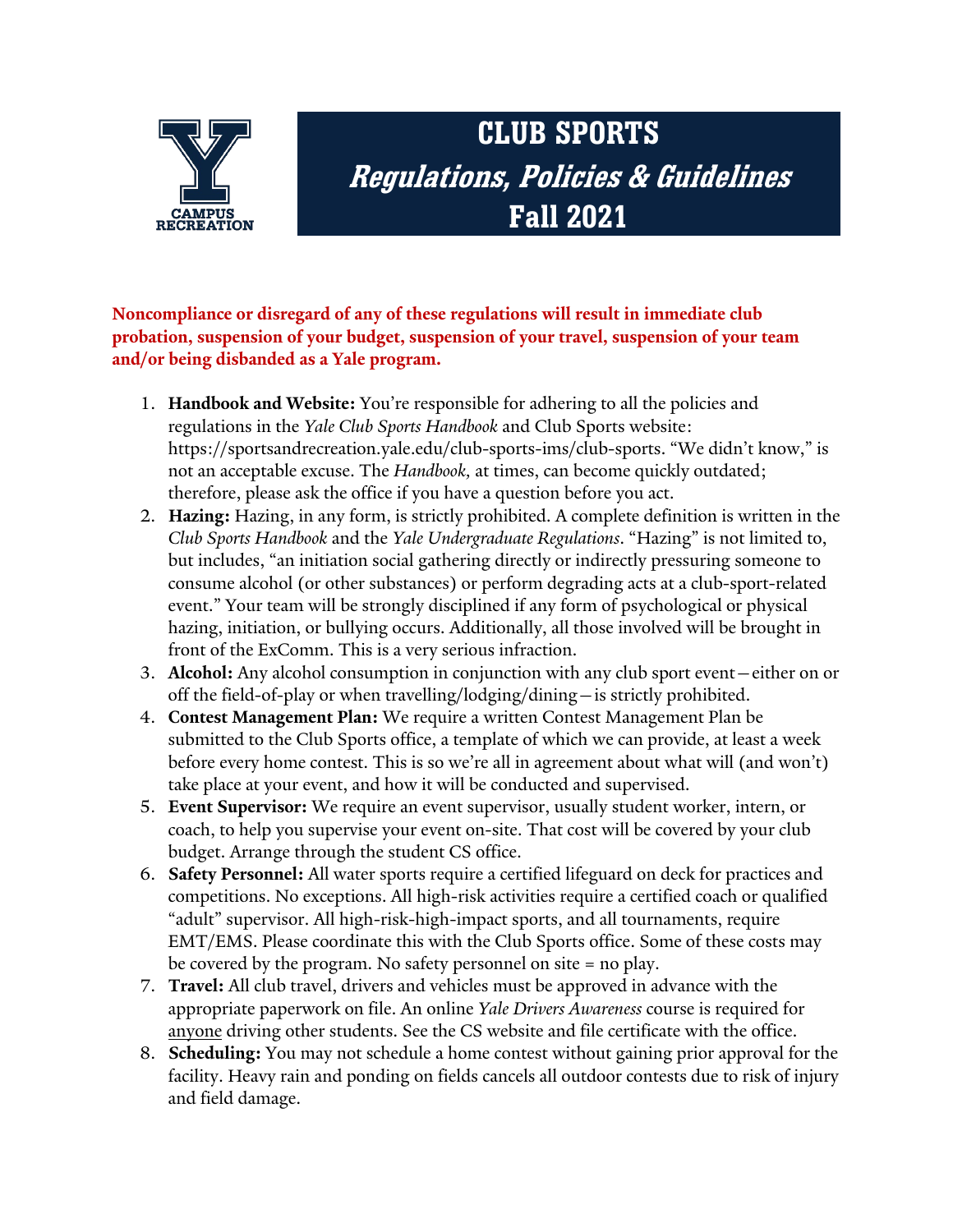- 9. **Captains:** Current club captains are responsible for informing their entire team of all these regulations, in addition to training their successors regarding all Club Sports office procedures for next season.
- 10. **Cleanup:** You are responsible for cleaning up after your practices and contests, which includes all trash, foods, beverage containers, and returning equipment in good condition to its proper storage place. If you don't, you will be charged a time-and-a-half custodial fee, in addition to being put on probation.
- 11. **Office:** Do not contact other Yale facility managers, varsity coaches, or administrators directly, unless they invite you to do so. Route all inquiries or issues through our office.
- 12. **Travel Notice:** Give us plenty of notice (two weeks) to approve your travel or facility request. Frequently, these need to be passed through more offices than just Club Sports, including Risk Management. Foreign travel (prohibited this year) requires at least a twomonth notice presented via the foreign travel petition form on the CS website.
- 13. **Payments:** You may not pay any coach, trainer, referee, or event official directly. This must come through the Club Sports office and needs approval. Hiring a coach or trainer is a lengthy and regimented process, and it requires direct communication with the CS office and a Yale background check. Likewise, you may not "sell" lessons for fundraising. Payment occurs from your budget.
- 14. **Parking:** No parking on the fields. The gates at the fields are locked after 3:30 pm weekdays and all weekend. Please park your cars (and your opponent cars and buses) on Central Avenue. (Directions to the gym and fields and parking information are posted on the Club Sports website.)
- 15. **Grants:** You may NOT apply for any type of funding grant. There are extremely strict and lengthy university and government regulations in place for this, which are controlled by the Provost and Grants & Contracts offices.
- 16. **Home Contests:** Before requesting a home contest, please consult with the CS office to be sure there is no conflict with varsity contests or non-Yale tournaments. You may not host a home outdoor contest during home football events or on the morning immediately following home games (due to field clean-up, light tower removal, field repairs, etc.).
- 17. **Field Safety:** Despite the after-football professional cleanup effort by the Grounds crew, be sure to police your fields for broken glass and bottle caps following every home football contest. Wear appropriate protective gloves.
- 18. **Posters and Flyers:** No postering is allowed in or around Payne Whitney Gym; all other on-campus posters must adhere to Yale College regulations found here: <http://catalog.yale.edu/undergraduate-regulations/regulations/activities-events/>
- 19. **Behavior:** You, your team (and your coach/instructor, if applicable) agree to represent Yale in the highest standard of behavior, which includes the following: unsportsmanlike conduct, disregard of personal or school (home or away) property, foul language, indecent exposure, alcohol/drug consumption, club advertising or promotion relating to alcohol, mistreatment of contest officials, disregard of university policies, sexual misconduct, bullying or disregarding contest supervisor or medical/emergency personnel directives. A *Code of Conduct* agreement and a participation waiver must be signed by **every** Yale club/team member. Come to the CS office for hardcopies.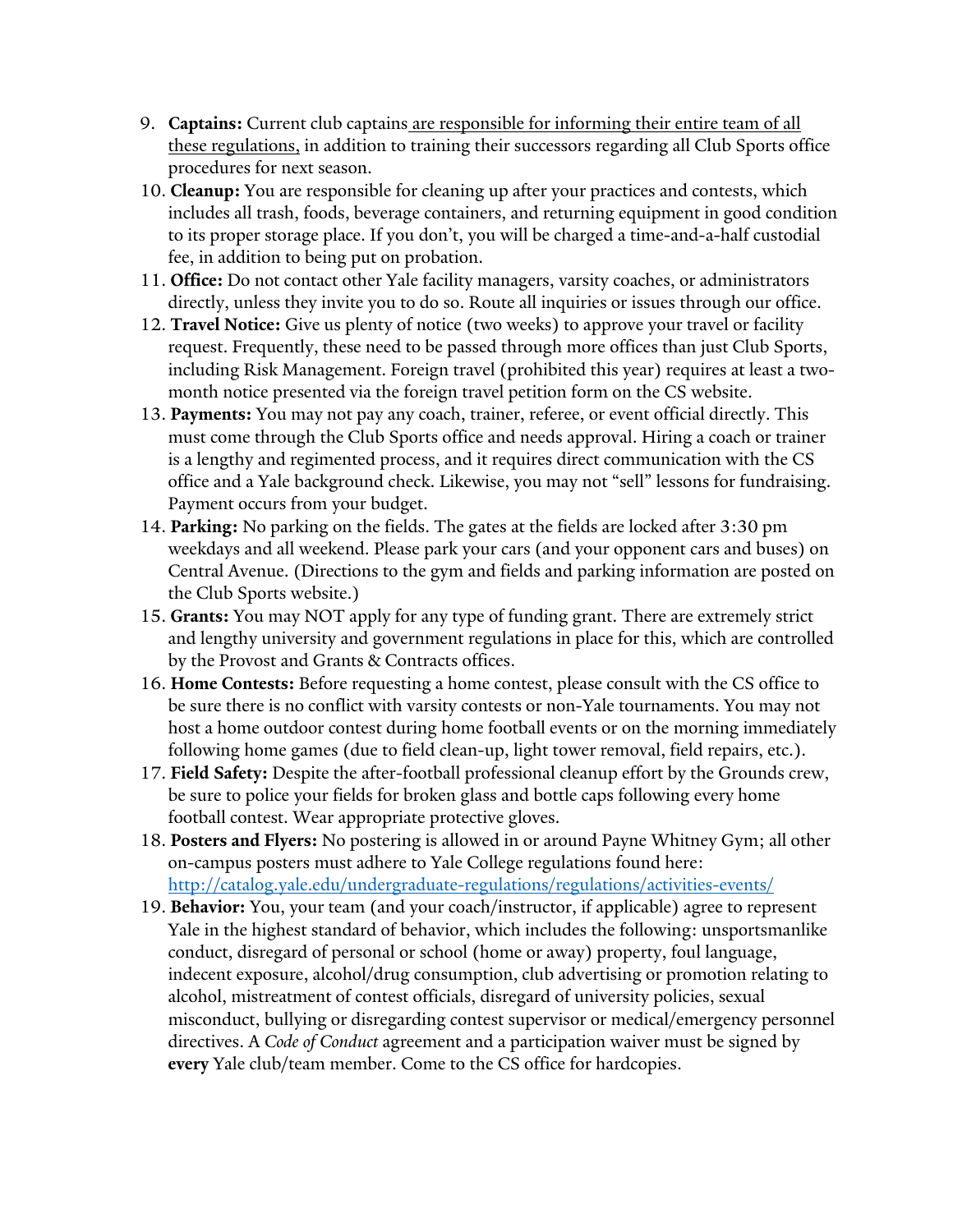- 20. **Injuries/Emergencies:** If a player is badly injured or appears to have extreme heat exhaustion (more than a sprain or just Band-Aids, water, shade, or ice can help), and you have  $\underline{no}$  EMT or trainer on site, call 911.  $\sim$  Assign a teammate to stand on the street to flag down and direct the ambulance to the injured person.  $\sim$  Do not transport that person yourself.  $\sim$  Do not move the person if you suspect head, neck, torso, or spine trauma.  $\sim$ Complete an incident report form (available in the IM field office and Club Sports office) as soon as possible. ~ Record the injured person's full name, contact information, how injury occurred, how it was treated, the time, date and location (of injury on body and area facility) as well as witness name and contact information.  $\sim$  If outdoors, and there is lightening or thunder, all play must stop and players must seek immediate cover. Play may not resume until one-half-hour after last thunder is heard. ~ Last, if you spot a suspicious person, activity or package/backpack in your venue vicinity, contact campus police 203-432-4400 (put that number in your phone contacts) or 911 immediately.
- 21. **Logos/Apparel:** All club/team apparel colors (dark blue and white), websites, newsletters, posters, and similar items may only use official Yale logos, colors, and fonts. ~ Forbidden items include logo images with alcohol, cigarettes, cigars, drugs, any type of weapons—such as arrows, knives, swords, bullets, or guns—and anything considered insensitive or offensive. ~ NOTE: The old Bulldog-Y logo is no longer approved by the Athletics Department, please use the plain block outline Y (with no bulldog face over it), as seen on page bottom below, and/or simply "YALE." You may not use the Yale Y with anything crossed in front or behind it, such as skis, golf clubs, or lacrosse sticks.  $\sim$  Always check with the Club Sports Director for approval before printing/embroidering anything. ~ NOTE: You MUST include the word "Club" in your team title; thus, "Club Hockey" or "Hockey Club." ~ Research additional fonts here: [http://licensing.yale.edu/yale-marks](https://nam12.safelinks.protection.outlook.com/?url=http%3A%2F%2Flicensing.yale.edu%2Fyale-marks&data=04%7C01%7Ctom.migdalski%40yale.edu%7C2b4cb47bba364f39f9a708d97391b2b7%7Cdd8cbebb21394df8b4114e3e87abeb5c%7C0%7C0%7C637667891865512378%7CUnknown%7CTWFpbGZsb3d8eyJWIjoiMC4wLjAwMDAiLCJQIjoiV2luMzIiLCJBTiI6Ik1haWwiLCJXVCI6Mn0%3D%7C1000&sdata=D0kk8S8kXlfFkM9MnDoEWcsNakzC2EIt1EnhTu1L7Rc%3D&reserved=0) for other questions.
- 22. **Official Typefaces**: Please use appropriate/official typefaces for your team projects, which are Yale New and Yale New Bold for any official work and correspondence here or with other schools. There are exceptions (see [https://yaleidentity.yale.edu/typefaces\)](https://yaleidentity.yale.edu/typefaces). The University offers compliant variations.
- 23. **Dues/Funding:** As a prerequisite of applying for funding through the Club Sports office (Club Sports Advisory Board), your club must demonstrate an effort to acquire partial fundraising from its own sources, which includes alumni/parent donations and annual dues from club participants. You will be asked to outline these amounts and their purpose/use in your budget request application to the CSAB each fall. You must submit an ACTIVE roster to the Club Sports office and update it as needed.
- 24. **Drones:** Yale's strict drone/unmanned aircraft systems (UAS) policy applies to "the operation by any person of an UAS on or above University property." [http://ehs.yale.edu/sites/default/files/files/unmanned-aerial-systems](https://nam12.safelinks.protection.outlook.com/?url=http%3A%2F%2Fehs.yale.edu%2Fsites%2Fdefault%2Ffiles%2Ffiles%2Funmanned-aerial-systems-pollicy.pdf&data=04%7C01%7Ctom.migdalski%40yale.edu%7C2b4cb47bba364f39f9a708d97391b2b7%7Cdd8cbebb21394df8b4114e3e87abeb5c%7C0%7C0%7C637667891865522320%7CUnknown%7CTWFpbGZsb3d8eyJWIjoiMC4wLjAwMDAiLCJQIjoiV2luMzIiLCJBTiI6Ik1haWwiLCJXVCI6Mn0%3D%7C1000&sdata=%2BwAvLq%2FgA67btSaSY5mWFpoNx1W3AjiV%2BRK%2FtC6BiFA%3D&reserved=0)[pollicy.pdf](https://nam12.safelinks.protection.outlook.com/?url=http%3A%2F%2Fehs.yale.edu%2Fsites%2Fdefault%2Ffiles%2Ffiles%2Funmanned-aerial-systems-pollicy.pdf&data=04%7C01%7Ctom.migdalski%40yale.edu%7C2b4cb47bba364f39f9a708d97391b2b7%7Cdd8cbebb21394df8b4114e3e87abeb5c%7C0%7C0%7C637667891865522320%7CUnknown%7CTWFpbGZsb3d8eyJWIjoiMC4wLjAwMDAiLCJQIjoiV2luMzIiLCJBTiI6Ik1haWwiLCJXVCI6Mn0%3D%7C1000&sdata=%2BwAvLq%2FgA67btSaSY5mWFpoNx1W3AjiV%2BRK%2FtC6BiFA%3D&reserved=0) The policy requires that all drone/UAS activities be reviewed and authorized by the Environmental Health & Safety Department and the Office of Risk Management. This request is normally denied.
- 25. **Contract Agreements:** A student may NOT sign agreements on behalf of the University—you could be held individually liable/responsible for anything bad that happens. Please check with the CS office for signing any contract or agreement.